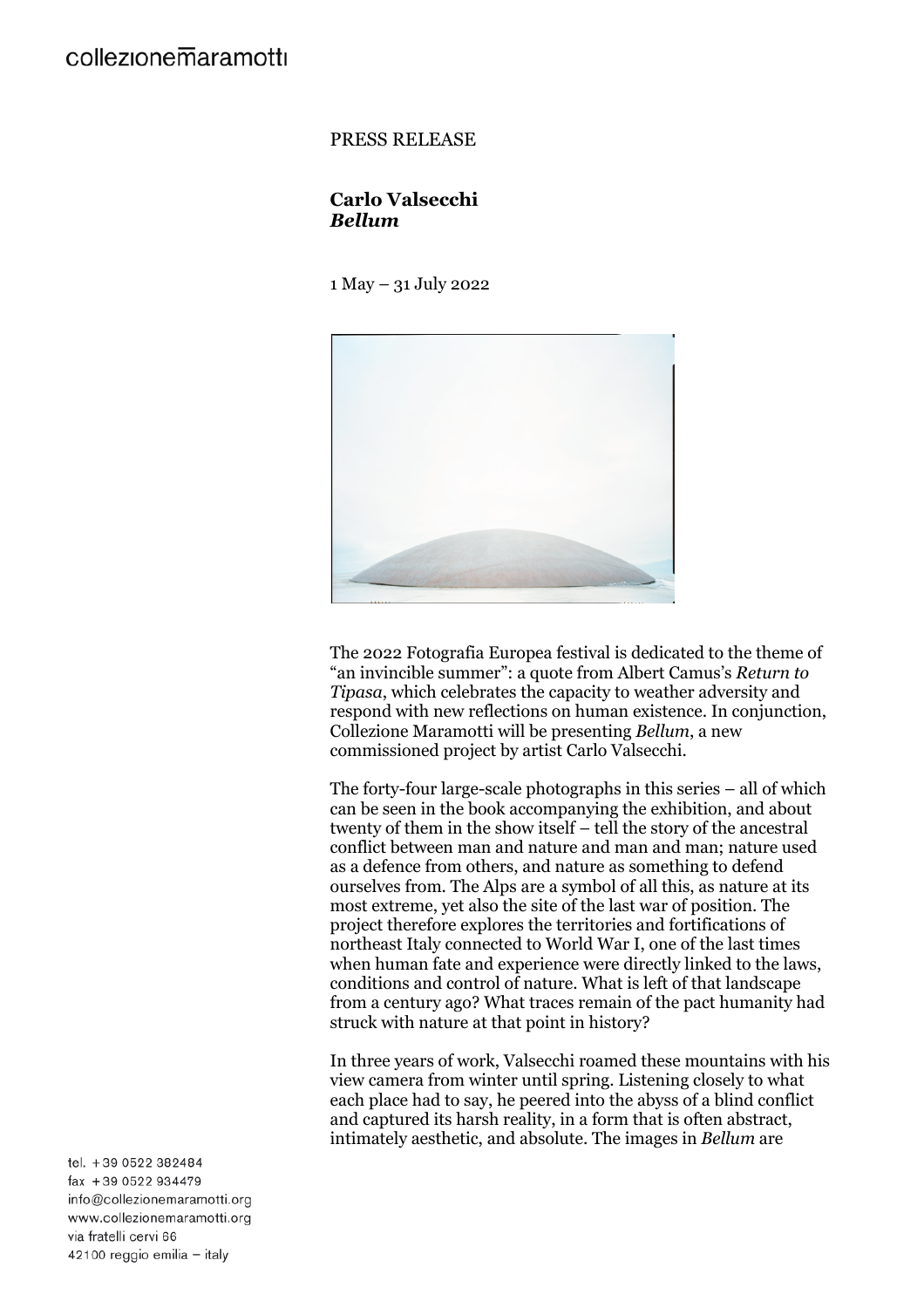sudden glimpses, portals of light and composition that hover in an endless time between loneliness, isolation and waiting.

Narrow passageways and tunnels, trenches inhabited by vanished bodies and reborn vegetation, gaps and rents, hollows in the rock, internal and interior lacerations; the remains of forts, caught between the dense whiteness of snow and the dazzling whiteness of light, boundaries separating the present from an undefinable elsewhere, an unattainable horizon; primal refuges and places of death, artillery platforms, metal domes, caves and walls scorched by hundreds of explosions, reclaimed by moss and by organic and mineral concretions, traced by moisture; evanescent woods veiled by fog or by snow-laden air, screens of tangled branches hiding the landscape beyond; puddles and pools of clouded, steely water that mirror the sky over the mountains. In this series of photographs by Valsecchi, brimming with visual and conceptual analogies, nature sometimes becomes architectural or anthropomorphic, while the built environment merges with the natural one in a process of reciprocal exchange and imitation. Silently resonating within it are the cycles of nature and the flow of time – the slow mutation and erasure of humanity's passage and of its inexorably ephemeral traces on the earth.

The book published in conjunction with the exhibition, and bearing the same title, will feature essays by Florian Ebner, chief curator of the Cabinet of Photography at the Centre Pompidou in Paris, and Yehuda E. Safran, art and architecture critic and professor at the Pratt Institute in New York.

Private view, by invitation only: 30 April 2022

# **1 May – 31 July 2022**

Free admission during the opening hours of the permanent collection. Thursday and Friday,  $2.30 \text{ pm} - 6.30 \text{ pm}$ Saturday and Sunday, 10.30 am – 6.30 pm

*Opening of the permanent collection and the exhibition is subject to variation due to government health measures.*

*To visit Collezione Maramotti you will need to wear a surgical or FFP2 mask.*